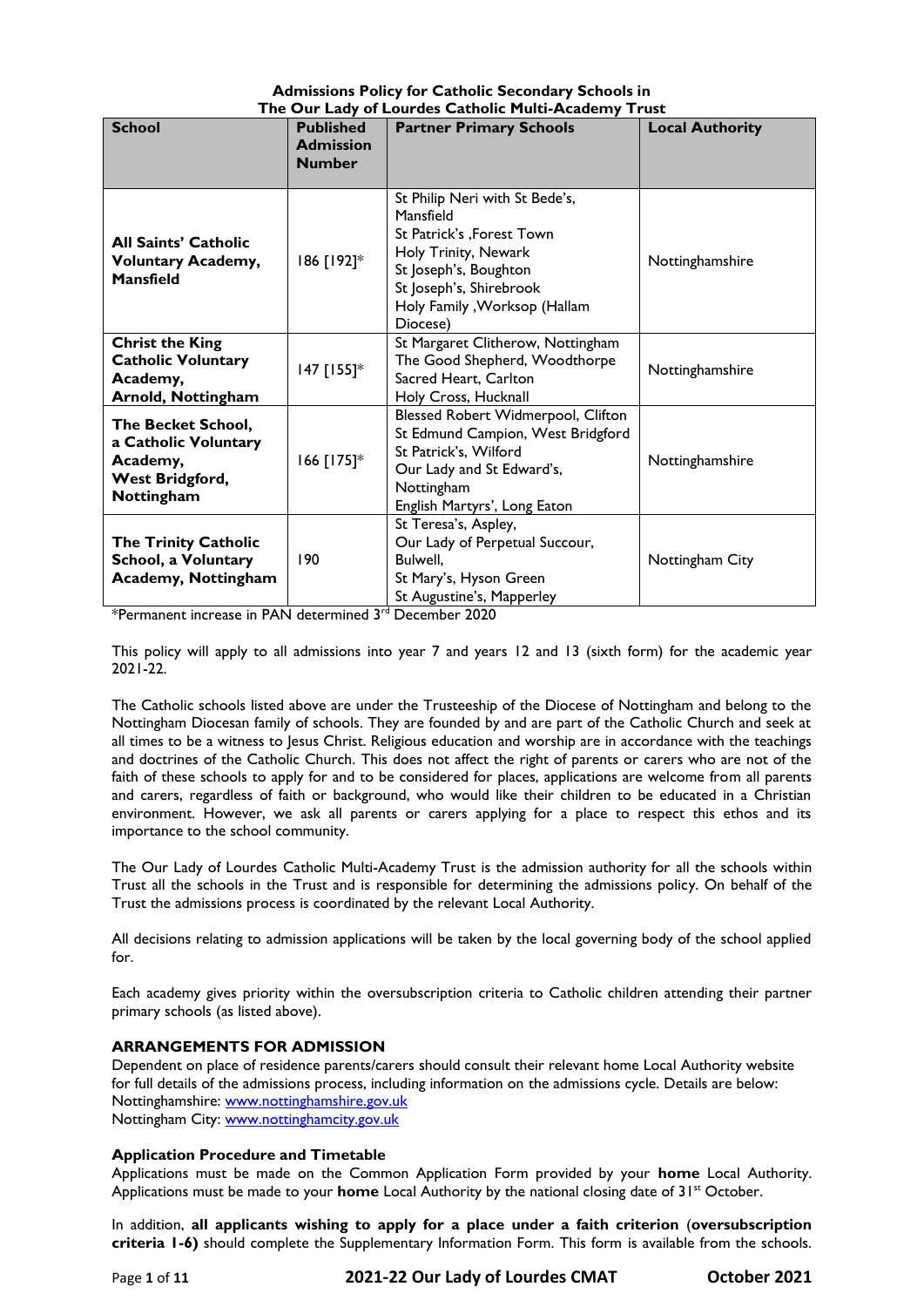The completed form, together with any required evidence, (see notes 3-8), should be returned by the national closing date of 31<sup>st</sup> October to each Catholic school for which a preference has been specified.

**If you do not provide the additional required evidence for ranking within the faith criteria and return it by the closing date your child will be ranked in a lower admissions category and this may affect your child's chances of being offered a place.**

#### **ALL APPLICATIONS – HOW PLACES ARE ALLOCATED**

The Local Authority forward details of all applicants to the relevant Governing Body. Using the information on both the Common Application Form and the Supplementary Form, each Governing Body draws up a ranked list using the oversubscription criteria listed below. The Local Authority then allocates places on behalf of the relevant Governing Body up to the admissions number. When a place can be offered at more than one of the schools listed on your application, the Local Authority will offer a place at the highest preferred school where a place is available.

#### **ADMISSION OF PUPILS OUTSIDE NORMAL AGE GROUP**

Parents may seek a place for their child outside of the normal age group for example if the child is exceptionally gifted and talented or has experienced problems such as ill health. It is anticipated that children will be educated out of their normal age group in only a small number of very exceptional circumstances.

Should you wish to seek a place for your child outside of their normal age group you should still make an application for a school place for your child's normal age group and you should also submit a request for admission out of the normal age group at the same time, following the procedure set out by your **home** local authority.

In addition to taking into account the views of the head teacher, including the head teacher's statutory responsibility for the internal organisation, management and control of the school, the school local governing body will take into account the views of the parents and of appropriate medical and education professionals. A decision will then be made on which age group the child should be admitted taking into account the circumstances of each case and the best interests of the child.

Once that decision has been made the oversubscription criteria will be applied to determine if a place can be offered at the school.

Your statutory right to appeal against the refusal of a place at a school for which you have applied is unaffected. However, the right to appeal does not apply if you are offered a place at the school but it is not in your preferred age group.

The school is not required to honour a decision made by another admission authority on admission out of the normal age group.

## **LATE APPLICATIONS**

**Nottinghamshire:** Certain late applications submitted in the normal admissions round that are received by Nottinghamshire County Council after the closing date but before the date set by Nottinghamshire County Council for exceptional late applications will be treated as on time. Such applications will be from parents or carers who:

- have moved into Nottinghamshire; or
- can establish at the time of completing the form that there were exceptional reasons for missing the closing date and were, therefore, unable to meet the published closing date.

Governing Bodies will treat such applications as on time where it is practical to include them in their first ranking.

All other late applications for secondary school places received by Nottinghamshire Local Authority after the closing date will be dealt with after the offer day.

**Nottingham City:** Nottingham City Council and the Governing Body may be willing to accept applications which are received after the closing date but before the date set by the Local Authority for exceptional late applications, for example:

- a family returning from abroad
- a lone parent who has been ill for some time
- a family moving into Nottingham from another area
- other exceptional circumstances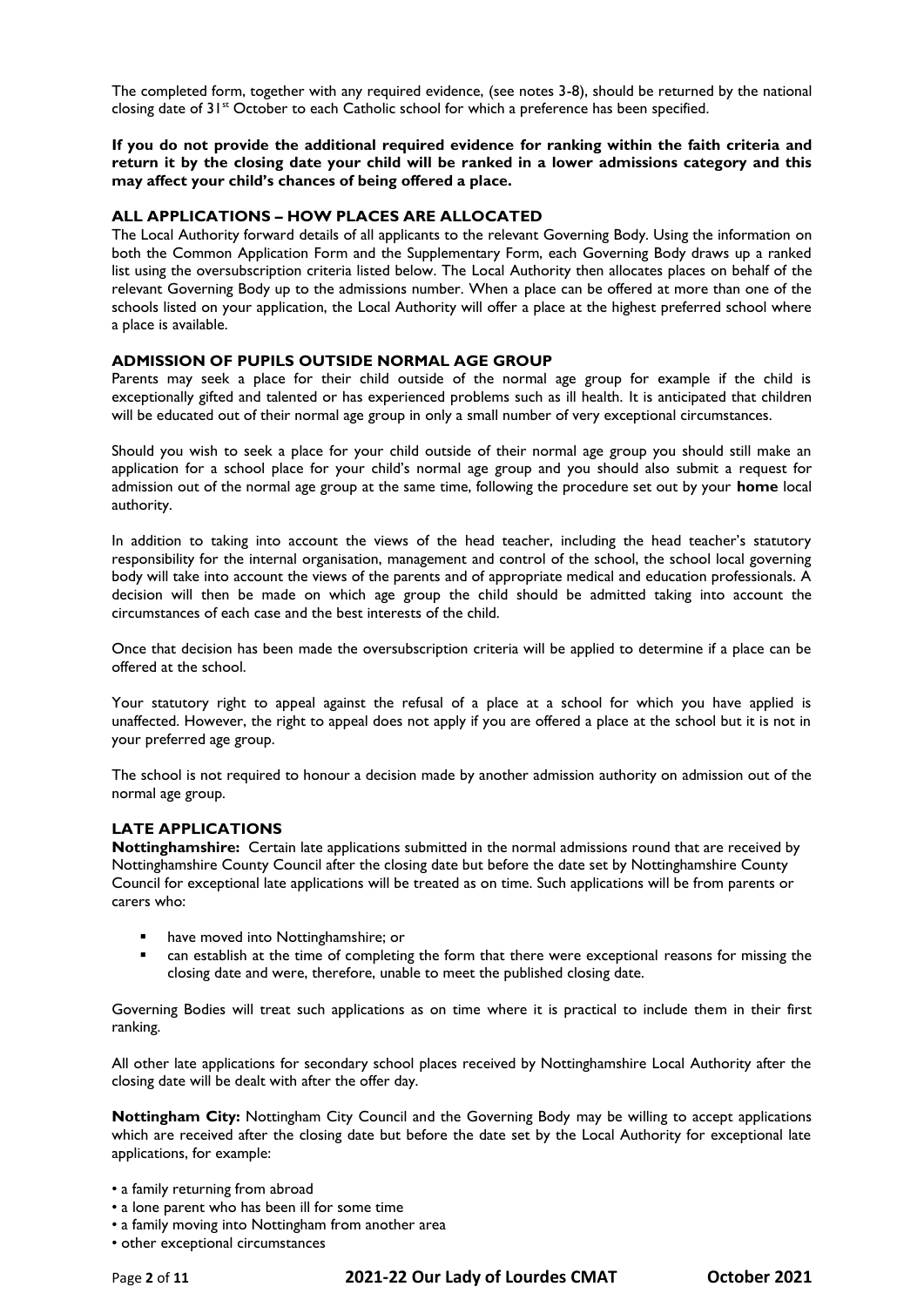Each case will be treated on its merits. Any preferences received by Nottingham City Council up to the date set by the Local Authority, with good reason for being late, and where appropriate, with the agreement of the Governing Body will be included in the first cycle of allocations and will be notified on the national offer day.

All other late applications for secondary school places received by Nottingham City Council after the closing date will be dealt with after the offer day.

## **IN YEAR APPLICATIONS – APPLICATIONS DURING THE SCHOOL YEAR**

Christ the King Catholic Voluntary Academy, Arnold participates in Nottinghamshire County Council's In-Year Coordinated Admissions Scheme. Details of the application process are available from the school and from the Local Authority, see below:

> **Nottinghamshire County Council:** Website: [www.nottinghamshire.gov.uk](http://www.nottinghamshire.gov.uk/) Telephone: 0300 500 8080

Details of the In-Year application process and application forms for In-Year applications to the All Saints' Catholic Voluntary Academy Mansfield, The Trinity Catholic School, A Voluntary Academy, Nottingham and The Becket School Catholic Voluntary Academy, West Bridgford are available from the schools directly and also the school websites, see below:

> **The Becket School Catholic Voluntary Academy, West Bridgford:** Website: [www.becketonline.co.uk](http://www.becketonline.co.uk/) Telephone: 0115 982 4280

> > **All Saints' Catholic Voluntary Academy, Mansfield:** Website: [www.allsaints.notts.sch.uk](http://www.allsaints.notts.sch.uk/) Telephone: 01623 474700

**The Trinity Catholic School, A Voluntary Academy, Nottingham:** Website: [www.trinity.nottingham.sch.uk](http://www.trinity.nottingham.sch.uk/)

Telephone: 0115 929 6251

If applying for a place on faith grounds you should also complete a Supplementary Information Form available from the academies.

For all schools once an application has been made, it will be passed to the school Governing Body for consideration.

Where there are places available but more applications than places, the published oversubscription criteria will be applied. If there are no places available, the child will be added to the academy's waiting list. You will be advised of the outcome of your application in writing within 15 school days of its receipt

If your application is refused, parents have a statutory right to appeal (see 'Appeals' below). The appeal should be lodged within 20 school days after the date of your refusal letter.

## **WAITING LISTS**

Parents whose children have not been offered a place will be added to the school's Waiting List unless they have been offered a place a higher preference school.

Waiting Lists for admission for year 7 to year 11 will be maintained until the end of the academic year applied for and the child's name will remain on the Waiting List until that time or until the parents request the school to remove the child's name from the list.

Waiting Lists for admission for year 12 and year 13 will remain open until the end of the autumn term of the year applied for.

Parents must make a further application for a school place in respect of a later academic year and if a place is not available, the child's name can be added to the Waiting List.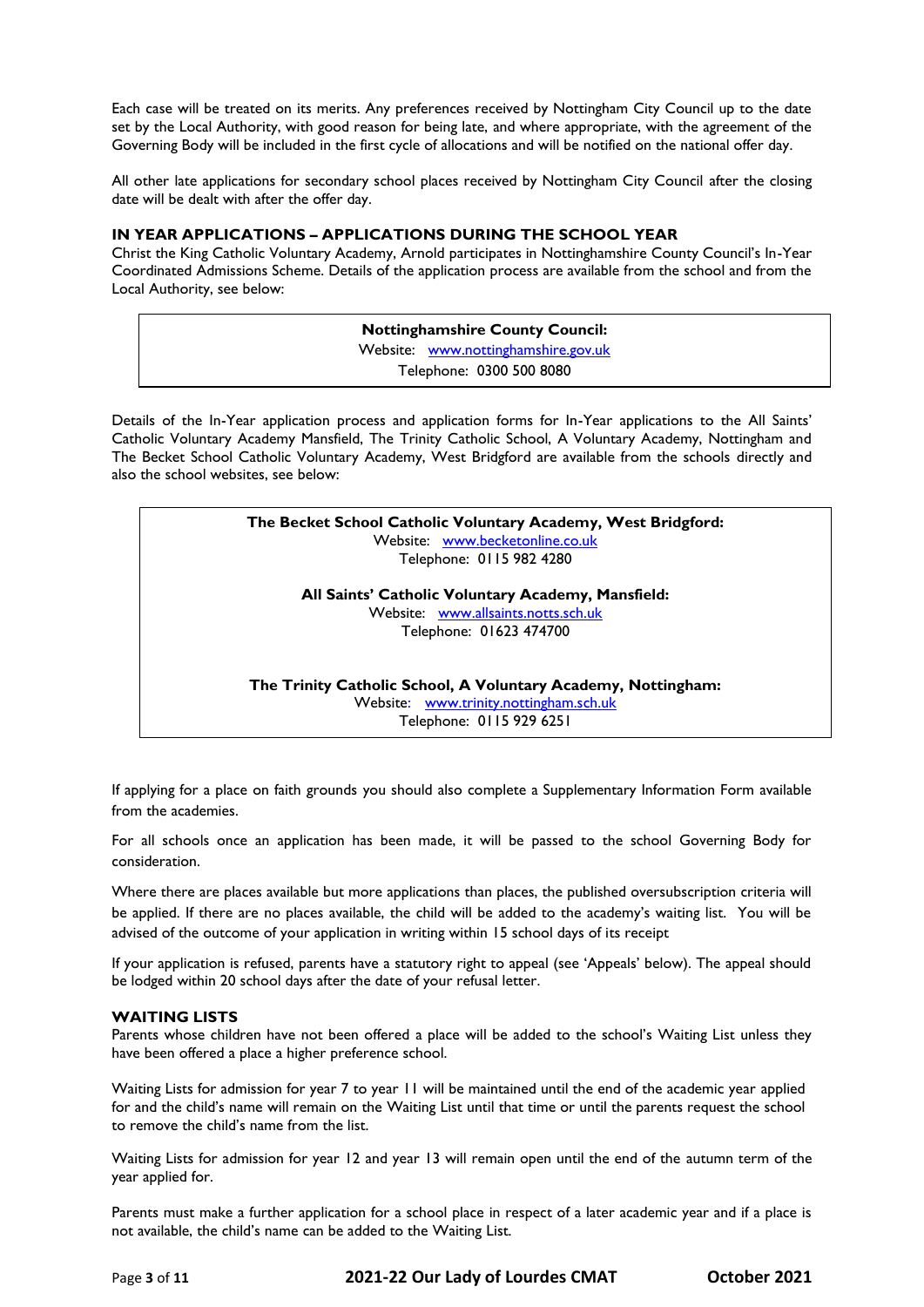Waiting Lists are ranked in the same order as the oversubscription criteria listed below. Your child's position on the Waiting List may change. This means that a child's Waiting List position during the year could go up or down. Any late applications will be added to the Waiting List in accordance with the oversubscription criteria.

Inclusion on a school's Waiting List does not mean that a place will eventually become available.

#### **APPEALS**

If a child is not offered a place, parents/carers have a statutory right to appeal. This should be done by writing to the school setting out your grounds for appeal no later than twenty school days after the decision letter has been received. The appeal will be arranged on behalf of the school governing body by the Catholic Schools Appeals Service and will be heard by an independent panel. The decision of the panel will be binding on the school.

## **FAIR ACCESS PROTOCOLS**

Local Authorities are required to have Fair Access Protocols in order to make sure that unplaced children especially the most vulnerable, are offered a place at a suitable school as quickly as possible. This includes admitting children above the published admissions number to schools that are already full. The schools listed in this policy participate in the Fair Access Protocol operated by the Local Authority within which they are located.

## **APPLICATIONS FOR TWINS AND MULTIPLE BIRTH PUPILS**

In cases where there is one remaining place available and the next child on the Waiting List is one of a twin or of other multiple birth groups, then both twins (or all the siblings in case of multiple births) will be admitted even if this means that the Published Admission Number will be exceeded as long as the Governing Body decides that the education of pupils in that year group will not be detrimentally affected.

#### **FRAUDULENT INFORMATION**

If the allocation of a place has been made on the basis of fraudulent or intentionally misleading information, the governors reserve the right to withdraw the place.

## **OVERSUBSCRIPTION CRITERIA**

Where a school has more applications than places available the governing body will draw up a ranked list based on the criteria listed below and will allocate places accordingly.

In accordance with legislation Pupils with an Educational Health and Care Plan (EHCP) (a plan made by the Local Authority under Section 37 of the Children and Families Act 2014 which specifies the special educational provision required for a child) which names the school will be allocated a place first. This will reduce the number of places available.

*1. Catholic children who are 'looked after' or who were 'previously looked after' including those children who appear to have been in state care outside of England and ceased to be in state care as a result of being adopted (see Notes 1 and 2).*

*2. Catholic children (see Note 2).*

*3. Other children who are 'looked after' or who were 'previously looked after' including those children who appear to have been in state care outside of England and ceased to be in state care as a result of being adopted (see Note 1)*

*4. Catechumens, Candidates and members of Eastern Christian Churches (see Notes 3, 4 and 5)*

*5. Children of other Christian denominations whose membership is evidenced by a minister of religion (see Note 6).*

*6. Children of other faiths whose membership is evidenced by a religious leader (see Note 7).*

*7. Any other children*

*First priority within the individual criteria will be given to applications from children who attend one of the partner primary schools.*

*Second priority within the individual criteria will be given to applications for children who will have siblings (see Note 9) attending the school in years 7-11 at the proposed time of admission.*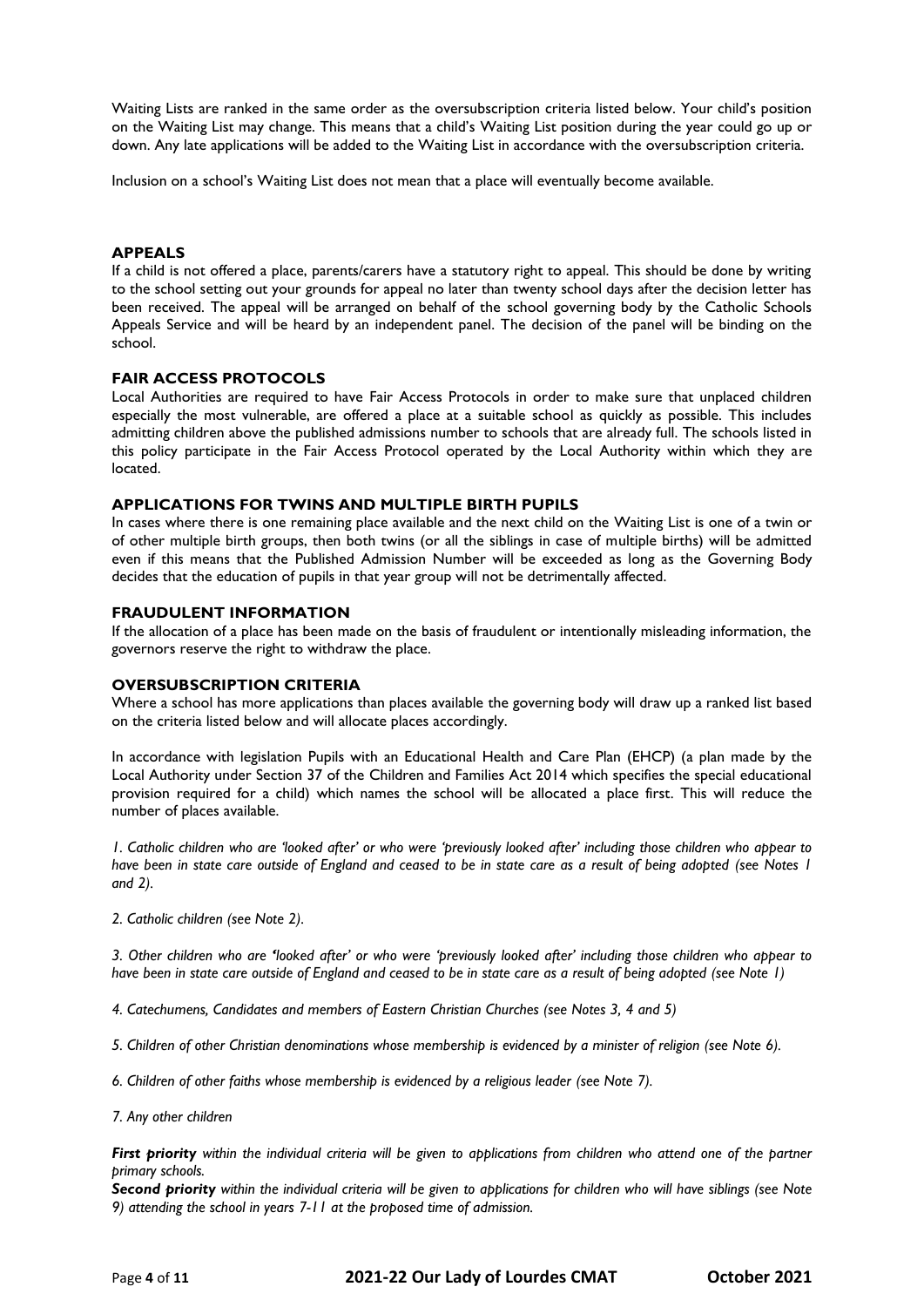## *In the event of oversubscription within any criterion allocation of places will be decided on distance measurements supplied by the Local Authority. (See below)*

**Nottinghamshire:** Distance measurements will be taken in a straight line from the entrance to the child's home (as defined by the Local Authority) to the principal entrance to the main administrative building of the Academy. This will be calculated by using the County Council's computerised distance measuring software. In the event of needing to discriminate between pupils living in the same block of flats, where the County Council's computerised distance measuring software produces the same distance measurement, the lower the number of the flat the closer it will be judged to be to the school.

**Nottingham City**: Distance will be measured in a straight line (by a computerised geographical information system) from the centre of the school campus to a point at the pupil's home address identified by the Local Land and Property Gazetteer.

In a very few cases, it may not be possible to decide between the applications of those pupils who are the final qualifiers for a place (e.g. children who live at the same address or have the same distance measurement). In this exceptional situation the governors will admit the additional child above the Planned Admission Number.

## **Notes (these form part of the oversubscription criteria)**

1. A looked after child is a child who is (a) in the care of a local authority, or (b) being provided with accommodation by a local authority in the exercise of their social services functions in accordance with section 22(1) of the Children Act 1989 at the time of making an application to a school. A child is regarded as having been in state care outside of England if they were in the care of or were accommodated by a public authority, a religious organisation, or any other provider of care whose sole or main purpose is to benefit society.

Previously looked after children are children who were looked after, but ceased to be so because they were adopted (or became subject to a child-arrangements order or special guardianship order). This includes children who were adopted under the Adoption Act 1976 and children who were adopted under section 46 of the Adoption and Children Act 2002.

Child arrangements orders are defined in *section 8 of the Children Act 1989*, as amended by *section 12 of the Children and Families Act 2014*. Child arrangements orders replace residence orders and any residence order in force prior to 22 April 2014 is deemed to be a child arrangements order. *Section 14A of the Children Act 1989* defines a 'special guardianship order' as an order appointing one or more individuals to be a child's special guardian (or special guardians).

2. 'Catholic' means a member of a Church in full communion with the See of Rome. This includes the Eastern Catholic Churches. This will be evidenced by a certificate of baptism in a Catholic Church or a certificate of reception into full communion with the Catholic Church signed by a Catholic Priest and stamped with the parish stamp. For the purposes of this policy, it includes a looked after child who is part of a Catholic family where a letter from a priest demonstrates that the child would have been baptised or received if it were not for their status as a looked after child (i.e. a looked after child in the process of adoption by a Catholic family).

For a child to be ranked as Catholic within the oversubscription criteria evidence of Catholic baptism or reception into the Church will be required. Those who have difficulty obtaining written evidence of baptism should contact their Parish Priest.

3. 'Catechumen' means a member of the catechumenate of a Catholic Church. This will be evidenced by a certificate of reception into the order of catechumens or a letter of verification signed by the parish priest and stamped with the parish stamp.

4. 'Candidate' means a candidate for reception into the Catholic Church. This will be evidenced by a letter of verification signed by the parish priest and stamped with the parish stamp.

5. 'Eastern Christian Church' includes Orthodox Churches, and is evidenced by a certificate of baptism or reception from the authorities of that Church.

6. 'Children of other Christian denominations' means children who belong to other churches and ecclesial communities which, acknowledge God's revelation in Christ, confess the Lord Jesus Christ as God and Saviour according to the Scriptures, and, in obedience to God's will and in the power of the Holy Spirit commit themselves: to seek a deepening of their communion with Christ and with one another in the Church, which is his body; and to fulfil their mission to proclaim the Gospel by common witness and service to the world to the glory of the one God, Father, Son and Holy Spirit. An ecclesial community which on principle has no credal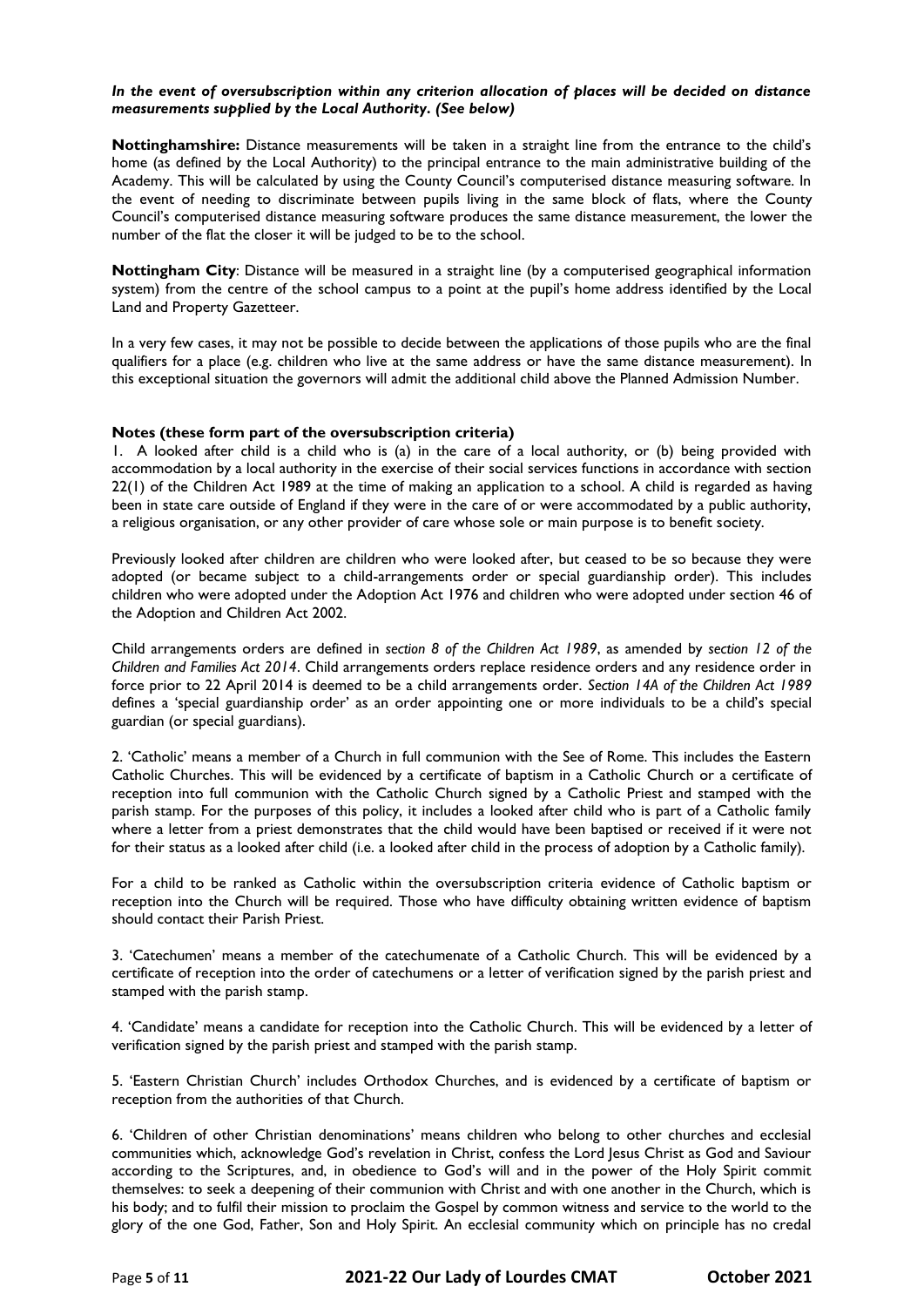statements in its tradition, is included if it manifests faith in Christ as witnessed to in the Scriptures and is committed to working in the spirit of the above.

All members of Churches Together in England (CTE) and Churches Together in Wales (CYTUN) are deemed to be included in the above definition, as are all other churches and ecclesial communities that are in membership of any local Churches Together Group (by whatever title) on the above basis.

Evidence will be a Baptism Certificate, a Certificate of Dedication or a letter of verification signed by the minister of religion for that church.

7. 'Children of other faiths' means children who are members of a religious community that does not fall within the definition of 'other Christian denominations' at note 7 above and which falls within the definition of a religion for the purposes of charity law. The Charities Act 2011 defines religion to include:

- A religion which involves belief in more than one God, and
- A religion which does not involve belief in a God.

Case law has identified certain characteristics which describe the meaning of religion for the purposes of charity law, which are characterised by a belief in a supreme being and an expression of belief in that supreme being through worship.

This is evidenced by a Baptism Certificate, a Certificate of Dedication or a letter of verification signed by the religious leader of the community.

8. 'Siblings' means a child who lives as a brother or sister in the same house, including natural brothers or sisters with either one or both parents in common, adopted brothers or sisters, stepbrothers or sisters, foster brothers or sisters, or the child of a parent's partner where the child for whom the school place is sought is living in the same family unit at the same address as that sibling. It also includes natural brothers or sisters where the child for whom the school place is sought is not living in the same family unit as the same address as that sibling.

9. A 'parent' means all natural parents, any person who is not a parent but has parental responsibility for a child, and any person who has care of a child.

10. Home Address: The governors of each school use the same definition as used by the Local Authority within which the school is located and these are set out below:

Nottinghamshire: The child's place of residence is taken to be the parental home, other than in the case of children fostered by a local authority, where either the parental address or that of a foster parent(s) may be used. If a child's parents live at separate addresses, the address where the child permanently spends at least three 'school' nights (that is, Sunday, Monday, Tuesday, Wednesday or Thursday) will be taken to be the place of residence. Addresses of other relatives or friends will not be considered as the place of residence, even if the child stays there for all or part of the week. Evidence that the child's place of residence is permanent may also be sought and this should prove that the child lived at the address at the time of the application. Informal arrangements between parents will not be taken into consideration. For families of service personnel with a confirmed posting to the area or crown servants returning from overseas to live in the area a Unit postal address or quartering area address for a service child provided the application is accompanied by an official letter that declares a relocation date will be accepted.

Nottingham City: The child's ordinary place of residence will be deemed to be the residential property at which the child normally and habitually resides with the person or persons having parental responsibility for the child at the closing date for the receipt of the SCAF, i.e. 15 January 2021. 5. Where parental responsibility is held by more than one person and those persons reside in separate properties, the child's ordinary place of residence will be deemed to be that property at which the child normally and habitually resides for the greater part of the week including weekends. If the child lives at two separate properties for an equal length of time, the ordinary place of residence will be deemed to be the address named on the Child Benefit letter. Informal residence agreements with family and friends will not be accepted unless there are exceptional circumstances, for which supporting evidence will be required.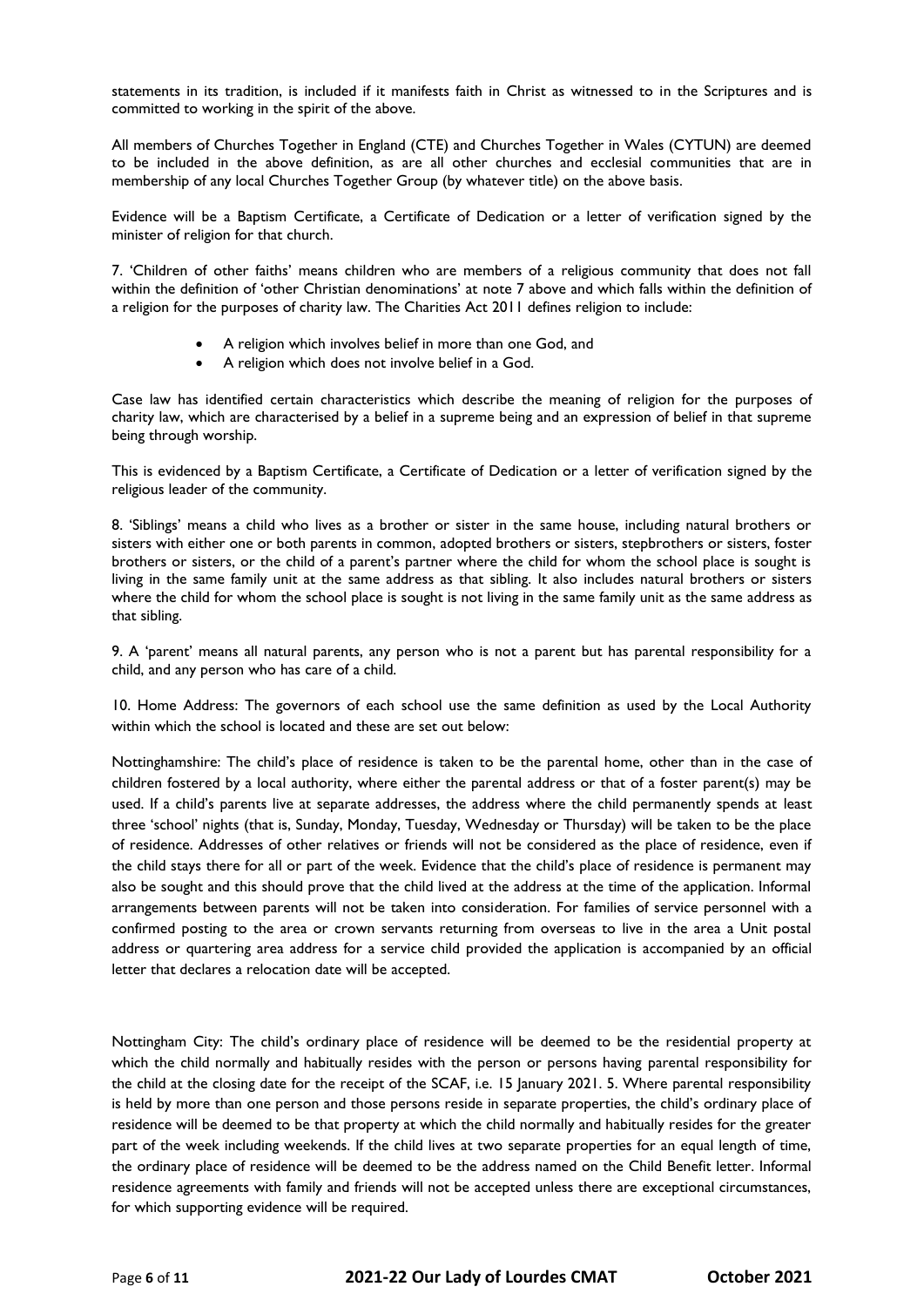# **SIXTH FORM ADMISSION ARRANGMENTS FOR SPECIFIC SCHOOLS**

## **THE BECKET SIXTH CRITERIA FOR ADMISSION 2021/2022 TO SIXTH FORM**

The minimum academic requirements for entry into The Becket Sixth (Yr 12) are: Two Grade 6 and four Grade 5 at GCSE level.

Students have the opportunity to study 3 or 4 AS subjects in Year 12 dropping to 3 in Year 13.

| Subject(s)                 | Entry Criteria(Minimum GCSE Grade required)                                                                                                |  |  |
|----------------------------|--------------------------------------------------------------------------------------------------------------------------------------------|--|--|
| Art and Design             | Grade 5 in Art                                                                                                                             |  |  |
| Biology                    | GCSE Separate Science: Grade 6 in Biology and at least one other Science<br>GCSE Combined Science: Grade 6 in both, and Grade 5 in Maths   |  |  |
| <b>Business</b>            | Grade 5 in English Language and a Grade 5 in Mathematics                                                                                   |  |  |
| Chemistry                  | GCSE Separate Science: Grade 6 in Chemistry and at least one other Science<br>GCSE Combined Science: Grade 6 in both, and Grade 5 in Maths |  |  |
| <b>Computer Science</b>    | Grade 5 in Computer Science                                                                                                                |  |  |
| Drama And Theatre Studies  | Grade 5 in Drama                                                                                                                           |  |  |
| Design Technology          | Grade 5 in Product Design                                                                                                                  |  |  |
| Economics                  | Grade 5 in English Literature and a Grade 5 in Mathematics                                                                                 |  |  |
| English Language           | Grade 5 in English Language and a Grade 5 in English Literature                                                                            |  |  |
| English Literature         | Grade 5 in English Language and a Grade 5 in English Literature                                                                            |  |  |
| French                     | Grade 6 in French                                                                                                                          |  |  |
| <b>Further Mathematics</b> | Grade 7 in Mathematics                                                                                                                     |  |  |
| Geography                  | Grade 5 in Geography                                                                                                                       |  |  |
| German                     | Grade 6 in German                                                                                                                          |  |  |
| History                    | Grade 5 in History                                                                                                                         |  |  |
| Mathematics                | Grade 6 in Mathematics                                                                                                                     |  |  |
| Music                      | Grade 5 in Music                                                                                                                           |  |  |
| <b>PE/Sport Science</b>    | Grade 5 in PE                                                                                                                              |  |  |
| Physics                    | GCSE Separate Science: Grade 6 in Physics and at least one other Science<br>GCSE Combined Science: Grade 6 in both, and Grade 6 in Maths   |  |  |
| Psychology                 | Grade 5 in English Language and English Literature                                                                                         |  |  |
| RE (Philosophy and Ethics) | Grade 5 in RE                                                                                                                              |  |  |
| Sociology                  | Grade 5 in English Language and English Literature                                                                                         |  |  |

Where only one GCSE grade falls below the requirement in a particular subject, a student may request a reference from the subject teacher indicating that this low grade is exceptional and abnormal and that they recommend that the student would be able to cope with the demands of the A Level course. The predicted grade will be accepted for this one subject only.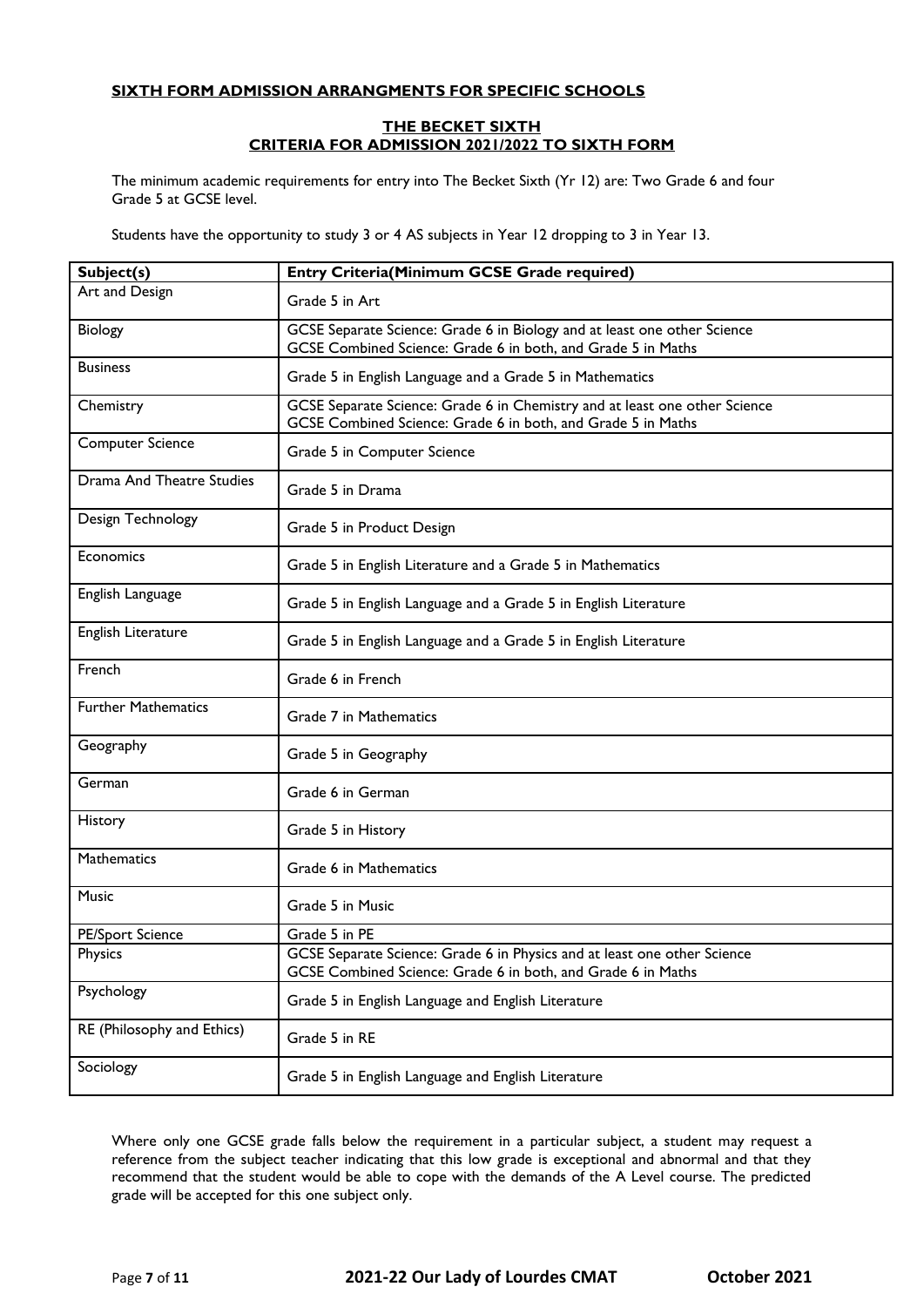At the end of Year 12, it is our policy to allow students to proceed to the full A Level only in those subjects in which they have attained at least a Grade D at AS level.

## **INFORMATION & GUIDANCE MEETING**

Prospective students will be invited to attend an information and guidance meeting with their parents to discuss the suitability of particular subjects and combinations of subjects. Offers of places will not be made on the basis of the meeting, but in accordance with the stated criteria.

## **EXTERNAL STUDENTS**

A maximum entry of 140 students in year 12, with a minimum of 30 external students who meet the above criteria, will be admitted in any one year, subject to places being available on chosen courses. Applications will be considered initially after the **11th January 2021** following an initial closing date of **8 th January 2021**. Applications received after this date will be placed on a waiting list in accordance with the over-subscription criteria.

## **OVER-SUBSCRIPTION CRITERIA**

In the event of over-subscription places will be offered to applicants in the following order of preference:

1) Catholic pupils who are looked after or who were previously looked after but immediately after being looked after became subject to an adoption, residence or special guardianship order;

2) Baptised Catholics\*;

3) Looked after children or children who were previously looked after but immediately after being looked after became subject to an adoption, residence or special guardianship order;

- 4) Christians/Denominations other than Catholic, who can provide a certificate
- either of baptism or dedication;
- 5) All other applicants.

\*A copy of Baptismal certificates must be submitted with applications to ensure correct categorisation.

Where a distinction has to be made within one of the above categories, preference will be given to siblings; then, as a tie break, distance from the student's home address to the Main Entrance of The Becket School "as the crow flies" will be used, preference being given to the shortest distance. In the event of two distances being equal measures will be taken to the next decimal point. If measurements remain equal lots will be drawn and the process will be supervised and verified by someone independent of the academy.

## **RIGHT OF APPEAL**

A formal appeal procedure is available in accordance with the provision of the School Standards and Framework Act 1998. If you wish to appeal against the decision (parents and students are able to appeal jointly or separately) you should inform the school, in writing, within 20 days of receiving your refusal of a place.

## **LATE APPLICATIONS** (APPLICATIONS RECEIVED AFTER THE INITIAL CLOSING DATE)

Applicants will be placed on a waiting list as per the over-subscription criteria. After the final offer date of **26th March 2021** further offers may be made from the waiting list, based on the number of offers accepted and availability. Final numbers cannot be determined before September 2021.

The waiting list will be held open until **10th September 2021.**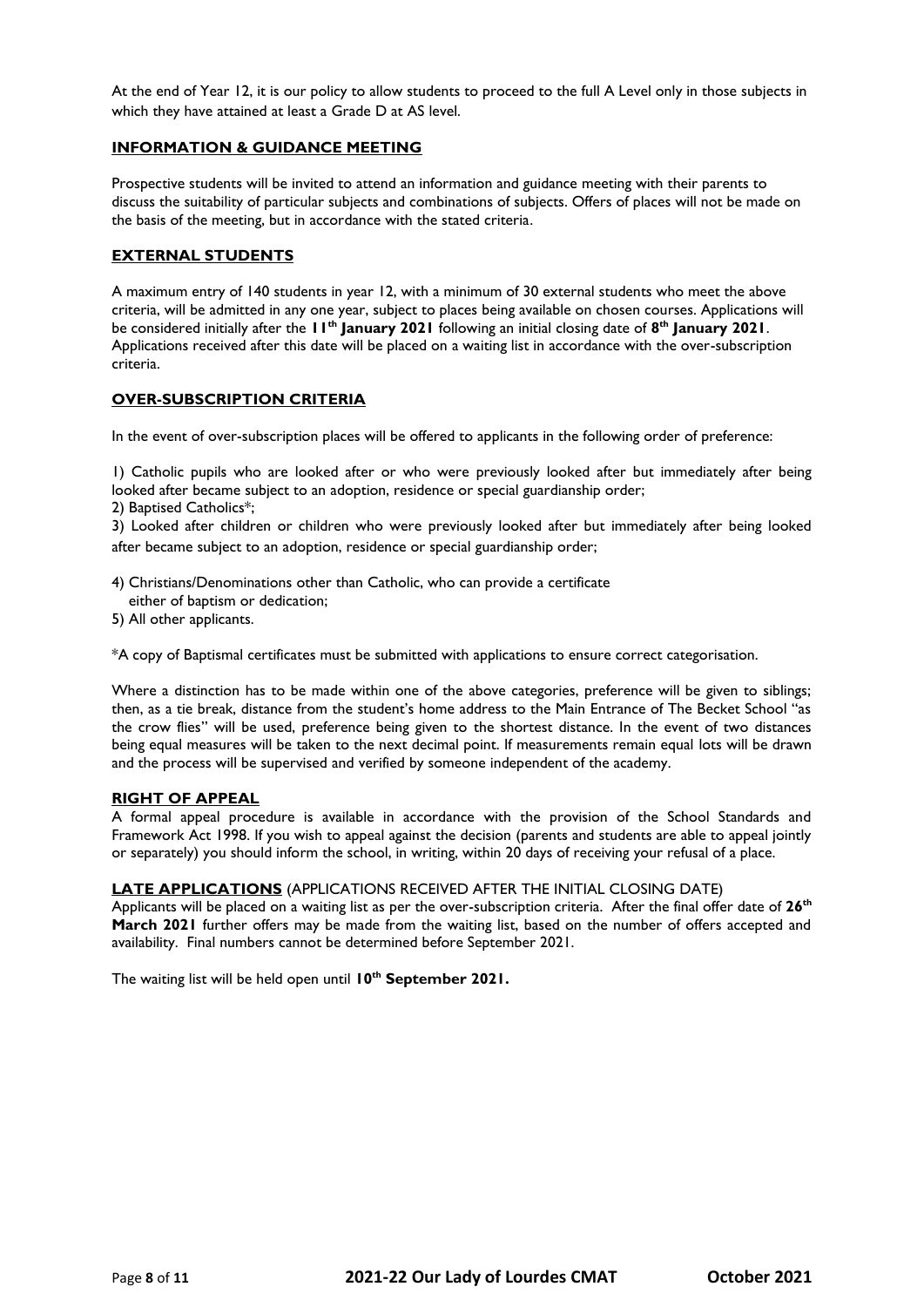# **ALL SAINTS CATHOLIC ACADEMY, MANSFIELD**

All Saints' Catholic Voluntary Academy operates the only Catholic Sixth Form for the North Nottinghamshire area. As such, it has a responsibility to offer the benefits of a Sixth Form Education within a Christian environment to any student who is between the age 16 and 19. The minimum academic requirements for entry to the Sixth Form are 5 GCSEs at grade 4 or above including Maths and English Language or Literature together with the specific entry requirements for the subjects being studied.

#### **Information and Guidance**

The overall capacity for admission into Yr 12 is 100 with a minimum of 20 external students who meet the above criteria will be admitted subject to places being available on chosen courses.

All students at All Saints' applying to the Sixth Form will have an interview to discuss the suitability of subjects and combinations of subjects. Places will be allocated in accordance with the stated criteria.

#### **External students**

All external applicants will be invited to visit the school to discuss the options available to them, suitability of subject choices. Places will be allocated in accordance with the stated criteria.

Final offers will be made to students following the publication of GCSE results and will be subject to applicants satisfying the particular course and/or subject requirements which are detailed in the Sixth Form Prospectus and subject information leaflets.

#### **Over-subscription criteria**

In the event of over-subscription places will be offered to applicants in the following order of preference:

1) Catholic pupils who are looked after or who were previously looked after but immediately after being looked after became subject to an adoption, residence or special guardianship order;

2) Baptised Catholics\*;

3) Looked after children or children who were previously looked after but immediately after being looked after became subject to an adoption, residence or special guardianship order

- 4) Christians/Denominations other than Catholic, who can provide a certificate
- either of baptism or dedication;
- 5) All other applicants.

\*A copy of Baptismal certificates must be submitted with applications to ensure correct categorisation.

Where a distinction has to be made within one of the above categories, preference will be given to siblings, then, as a tie break, distance from the student's home address to the Main Entrance of All Saint's School "as the crow flies" will be used, preference being given to the shortest distance. In the event of two distances being equal measurements will be taken to the next decimal point. If measurements remain equal lots will be drawn and the process will be supervised and verified by someone independent of the academy.

## **Right of Appeal**

A formal appeal procedure is available in accordance with the provision of the School Standards and Framework Act 1998. If you wish to appeal against the decision (parents and students are able to appeal jointly or separately) you should inform the school, in writing, within 20 school days of receiving your refusal of a place.

#### **Late Applications** (applications received after the initial closing date)

Applicants will be placed on a waiting list as per the over-subscription criteria. Final numbers cannot be determined before September 2021.

The waiting list will be held open until **September 2021.**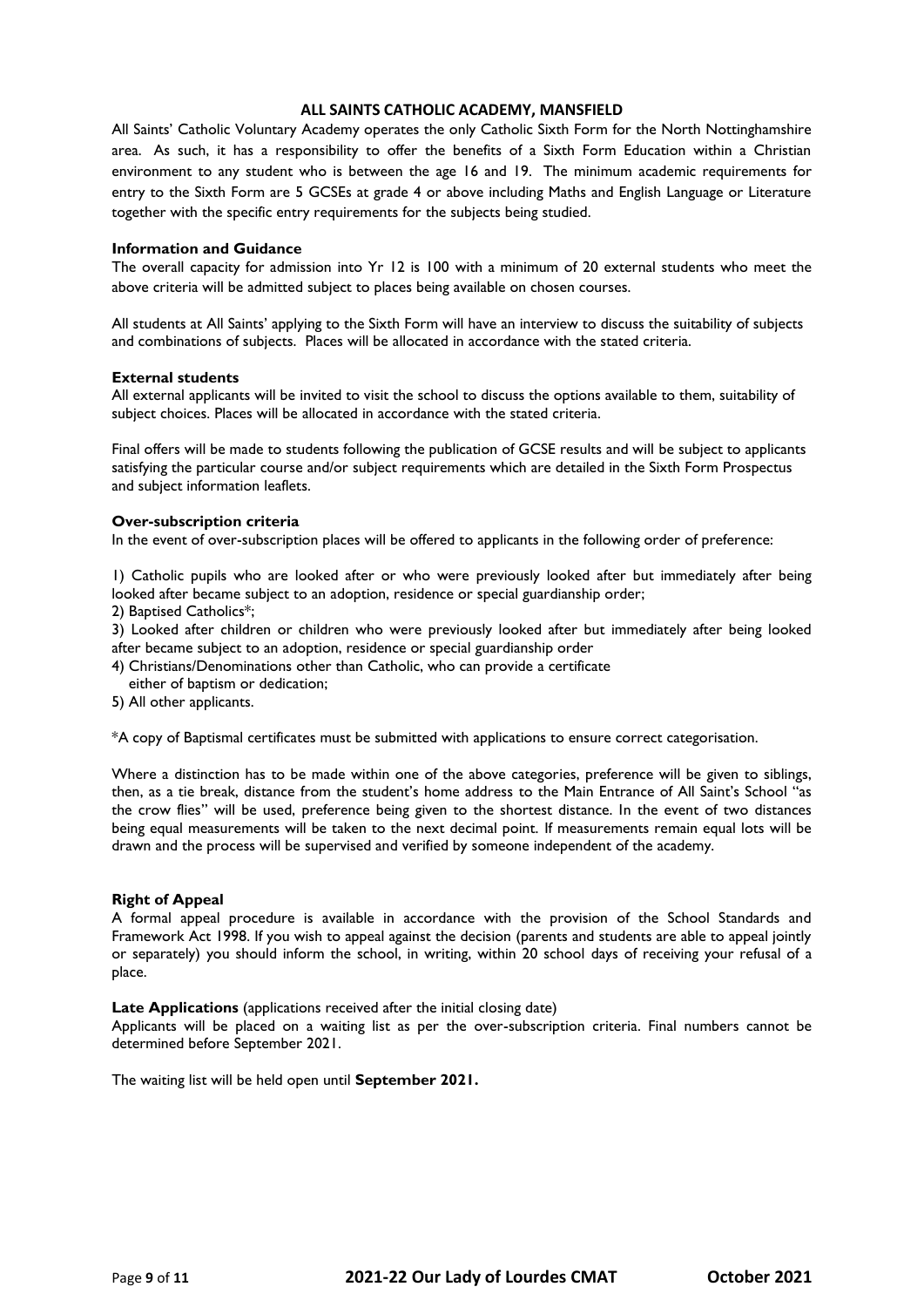# **CHRIST THE KING CATHOLIC VOLUNTARY ACADEMY, ARNOLD, NOTTINGHAM**

The capacity for Year 12 for entry into the 6<sup>th</sup> Form at Christ the King Catholic Voluntary Academy is 75 with a minimum of 10 external students who meet the above criteria will be admitted subject to places being available on chosen courses.

- Internal students must predominantly show an Attitude to Learning score of at least 2 and an ATL of 1 or 2 in the subjects they wish to take
- External students must have a positive reference from their previous educational establishment
- Students require a minimum grade 5 in either English Language or English Literature. In total five grade 5's (or grade C) are required, including one or both of English Language or Literature
- Where applicable students need to secure a grade 5 (or C grade) at GCSE in the subject they wish to study

**Additional Academic Entry requirements** are dependent on option choices and are explained below:

- Students wishing to study Mathematics at A Level require a grade 6 at GCSE and those wishing to study Further Mathematics, a grade 7
- Modern Foreign Languages require a grade 6 at GCSE in that subject
- The following subjects require a grade 5 in Mathematics in addition to the minimum requirements: Biology, Business Studies, Chemistry, Geography, Physics and Psychology. Where students secure a high grade 4 in Maths access to these subjects will be made on an individual basis in discussion with subject teacher specialists
- Students who secure a grade 5 in English Language or Literature and a 4 in Maths and secure all other criteria as stipulated are eligible for the following subjects: Art, Drama, English Literature, History, IT, Media Studies, Music, PE, Religious Education, Sociology and Technology